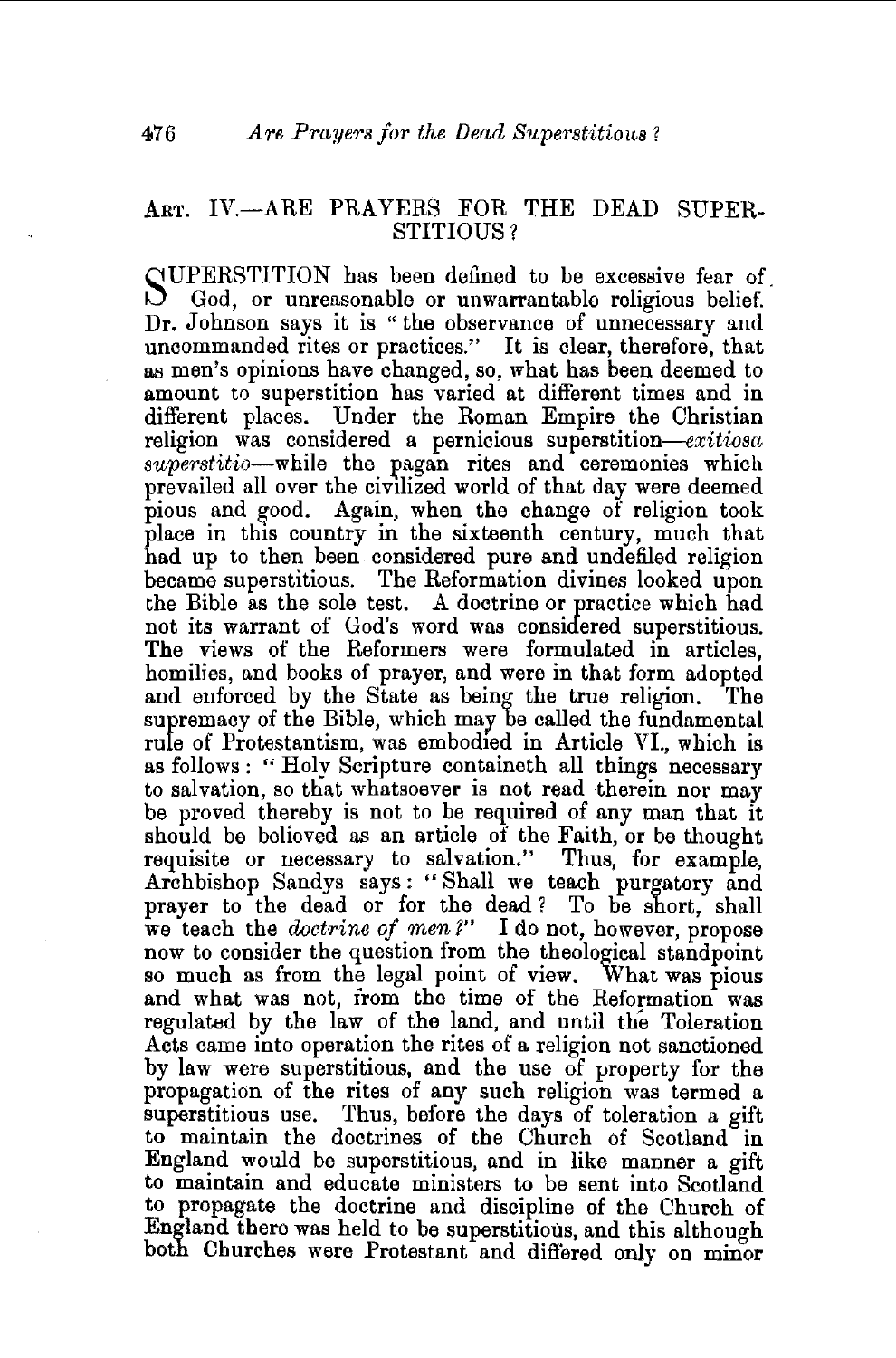points. A gift for religious purposes has, therefore, always been very closely scrutinized, for if the use be superstitious the gift goes either to the Crown, the next of kin, the heir at law, or to charitable purposes of a like character, according to circumstances. Also the monarch is by the common law obliged, and for that purpose entrusted and empowered, to see that nothing be done to the disherison of the Crown or the propagation of a false religion, and to that end is entitled to pray a discovery of a trust to a superstitious use (1 Salk. 162). It was a very serious question "what they in those times thought to be the service of God." It is not surprising, therefore, that there have been since the Reformation a very large number of cases decided at law as to the validity of such gifts, and among them none are more frequent than gifts for prayers for the souls of the departed. These, in spite of the toleration extended to Roman Catholics by legislation of the present century, are still held to be superstitious in England, though not in Ireland.

The cases principally arose on the construction of the Act 1 Edward *VI.,* c. 14, the fifth section of which gave to the King all lands devoted to the founding or maintenance of any anniversary, or obit, or other like thing, intent, or purpose; and by many decisions it was decided that praying for souls was a like intent and purpose as an anniversary or obit within the meaning of the Act, although not to be performed by a priest or in any chapel (per Cottenham, L. U. 5, M. *and 0.* 11). This construction would not (in accordance with the principle I have laid. down) have been put upon the Act at the date of its passing, as then prayers for the dead were not only lawful in the Church, but enjoined, nor while the first Prayer-Book of Edward VI. was in force—i.e., up to 1552 A.D. But in that year the second Prayer-Book of Edward was issued under statutory authority, and from it the formal prayers for the departed were completely expunged, and also all passages which might be supposed to countenance such prayers-at least, so the Reformers thought; and to establish this position, I will go through a few of the more prominent authorities, and give passages from the works of contemporary writers, for, in order to show what was done at the Reformation, it is necessary to go to the works of those who lived at the time and took an actual part in the momentous events which then occurred. It is of no use to cite the views of Laud and the Caroline divines who lived a hundred years afterwards. Some of the latter, it is true, advocated prayers for the dead, but in so doing they were advocating dissenting opinions—they were contravening the opinion received in the Church and laid down by law; and one of the most celebrated of them, Bishop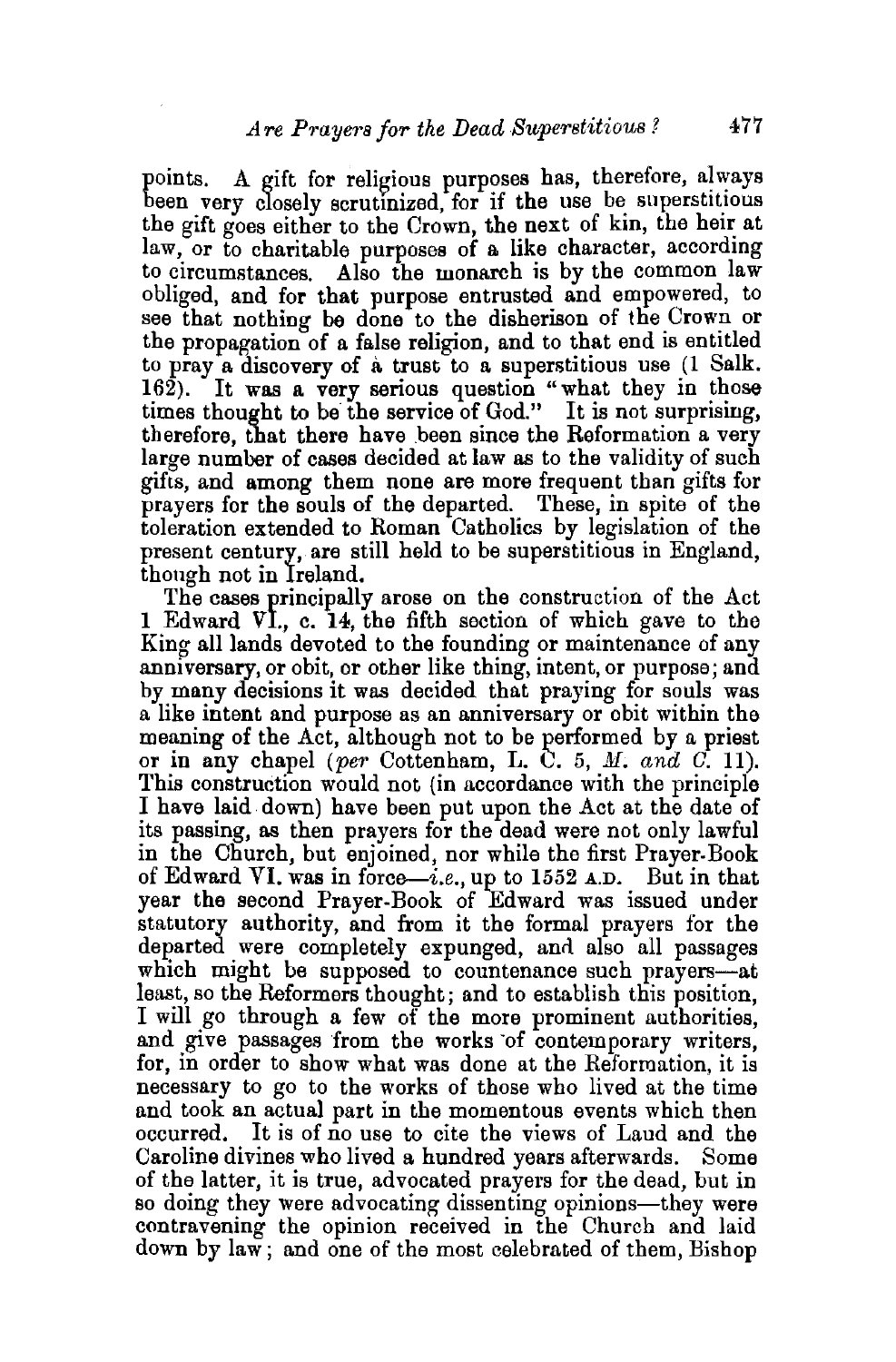Cosin, gives this very halting testimony—that such prayers ought to be used, although" it cannot be exactly and distinctly declared what benefit the dead receive by these prayers which the living make for them " (" Works," v.  $375$ ). But the Reformers are unanimous in their testimony, and their views are perhaps nowhere better stated than by Bishop Miles Coverdale in " An Exhortation to the carrying of Christ's Cross" (1554) as follows: "Throughout the canonical books of the Old and New Testament we find neither precept nor ensample of praying for any when they be departed this life, but as men die so shall they arise." "We may well see, if we will, that as prayer for the dead is not available or profitable to the dead, so is it of us not allowable or to be exercised. For as they that are departed are past our prayers, being either in joy or in misery,. as is above showed, even so we, having for it no word of God, whereupon faith leaneth, cannot but sin in doing it, in that we do it not of faith because we have no word of God for it." These passages have been attributed by some to the martyr Bradford, but the views of the Reformers are generally expressed in similar terms.

Archbishop Cranmer as early as 1549 says: " The Scripture maketh mention of two places where the dead be received after this life, of heaven and hell, but of purgatory is not one word spoken." "They that be dead be past the time of repentance." "God hath promised by his word that the souls of the just be in God's hand, and no pain shall touch them" ("Answer to the Fifteen Articles of the Devon Rebels"). Bishop Latimer also, in his sermon on the Day of Judgment, which was preached on the Second Sunday in Advent, 1552, is very emphatic on the question: "I tell you," he says, " that though His general coming be not yet, yet for all that He will come one day and take us out of this world, and no doubt as He finds-us, so we shall have; if He find us ready and in a state of salvation, no doubt we shall be saved for ever, world without end. Again, if He find us in the state of damnation, we shall be damned, world without end. There is no remedy after we are once past this world; no penance will help then, nor anything that man is able to do for us."

The views of the divines who were in authority during the early years of the reign of Queen Elizabeth are just as clear. Thus, Bishop Jewel, the celebrated author of the" Apology," says plainly that prayer for the dead is "mere superstitious and utterly without warrant of God's Word"(" Works," ii. 743). Also Dr. Guest, afterwards Bishop of Rochester, a very learned man, and accounted one of the highest Churchmen of the time among the Reformers, was (in 1559) one of the persons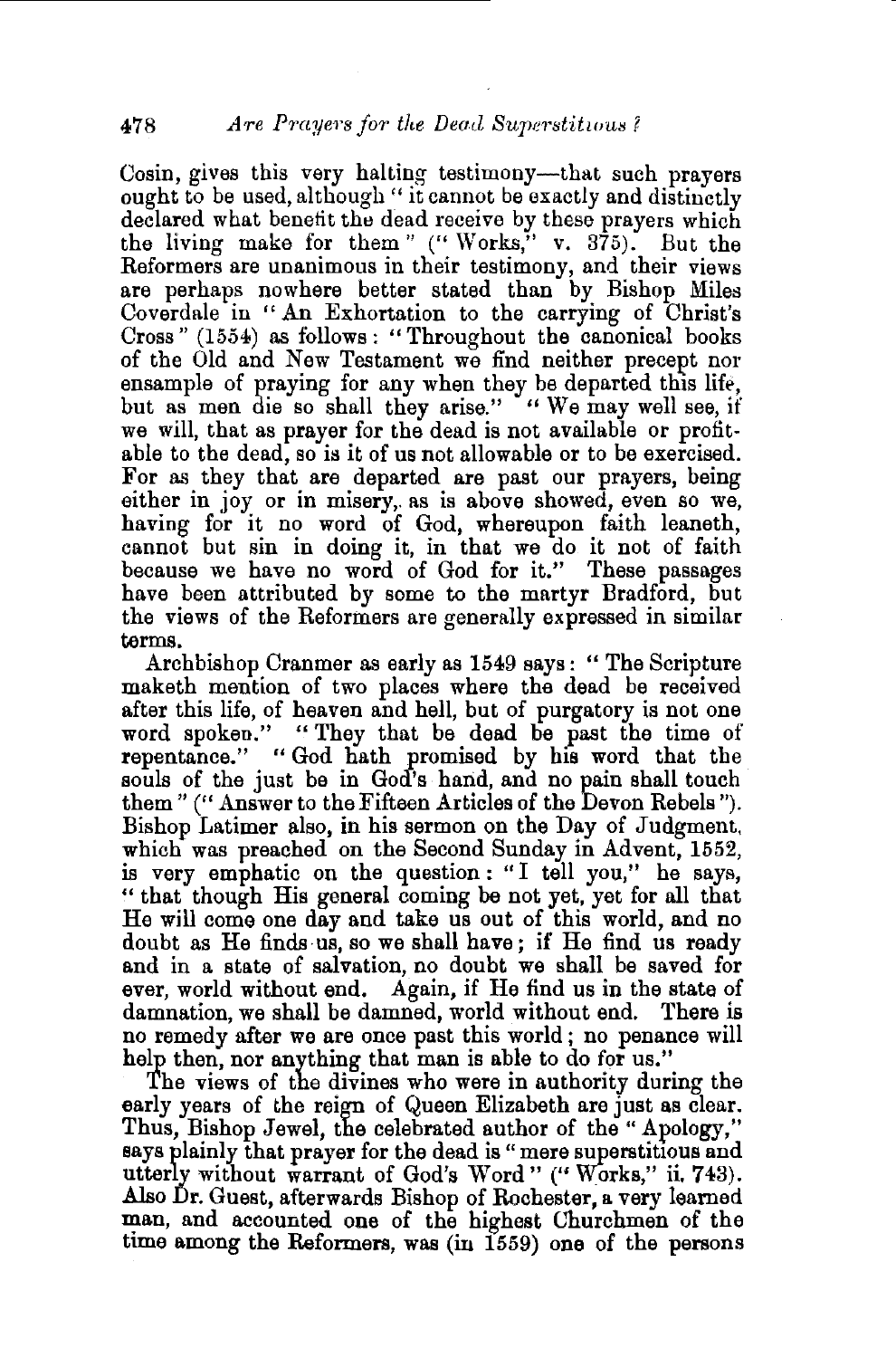appointed to revise the old Prayer-Book and prepare a new one. One of the questions debated was: "Whether it be not convenient to continue the use of praying for the dead in the convenient to continue the use of praying for the dead in the Communion" (Strype, "Annals," i. 121). Guest's remarks upon this, addressed to Sir Wm. Cecil, are as follows : "That praying for the dead is not now used in the Communion, because it doth seem to make for the sacrifice of the dead. And also because, as it was used in the first book, it makes some of the faithful to be in heaven and to need no mercy ; and some of them to be in another place and to lack help and mercy. As though they were not all alike redeemed and brought to heaven by Christ's merits; but some deserved it, as it is said of martyrs ; and some, for lack of such perfectness, were in purgatory, as it is spoken of the meaner sort. But thus to pray for the dead in the Communion was not used in Christ and his Apostles' time nor in Justin's time, who, speaking of the manner of using the Communion, reporteth not this" (Strype, "Annals," il. 462).

In July, 1559, Henry II., the King of France, died, and, according to the custom of the times, his obsequies were solemnly observed in St. Paul's Cathedral on September 8 and 9, the funeral pomp beginning on the eve of one day and finishing on the morning of the day following. A full account is given of the ceremonies in Strype ("Annals," i. 187 *et seq.*), and is especially interesting at the present time, as these solemnities have been adduced as a precedent for a requiem Mass recently held for her late Majesty Queen Victoria, whereas the records show that prayers for the dead were not allowed even on such a State occasion, and at such a transition period as this. It is recorded that the funeral ceremonies were not such as were then lately used under popery, the grosser superstitions being omitted. Thus on Friday, September 8, when the hearse was solemnly brought into the church, and every man placed, whereas the ancient custom was for one of the heralds to bid aloud the prayer for the soul of the party departed, saying, "Pray for the soul of," etc., now there was an alteration in the words, for York herald, standing at the upper choir door, bade the prayer (as it used to be called, but now more properly the praise), first in English and after in French, "Benoist soit eternal," etc., "Blessed be the King of eternal glory, who through His Divine mercy hath translated the most high puissant and victorious Prince, Henry II., late the French King, from this earthly to His heavenly kingdom," which words he used again at the end of *Benedictus* and at the end of the service, and again on the morrow at the times accustomed. Certain psalms of praise were sung for the departure of the dead in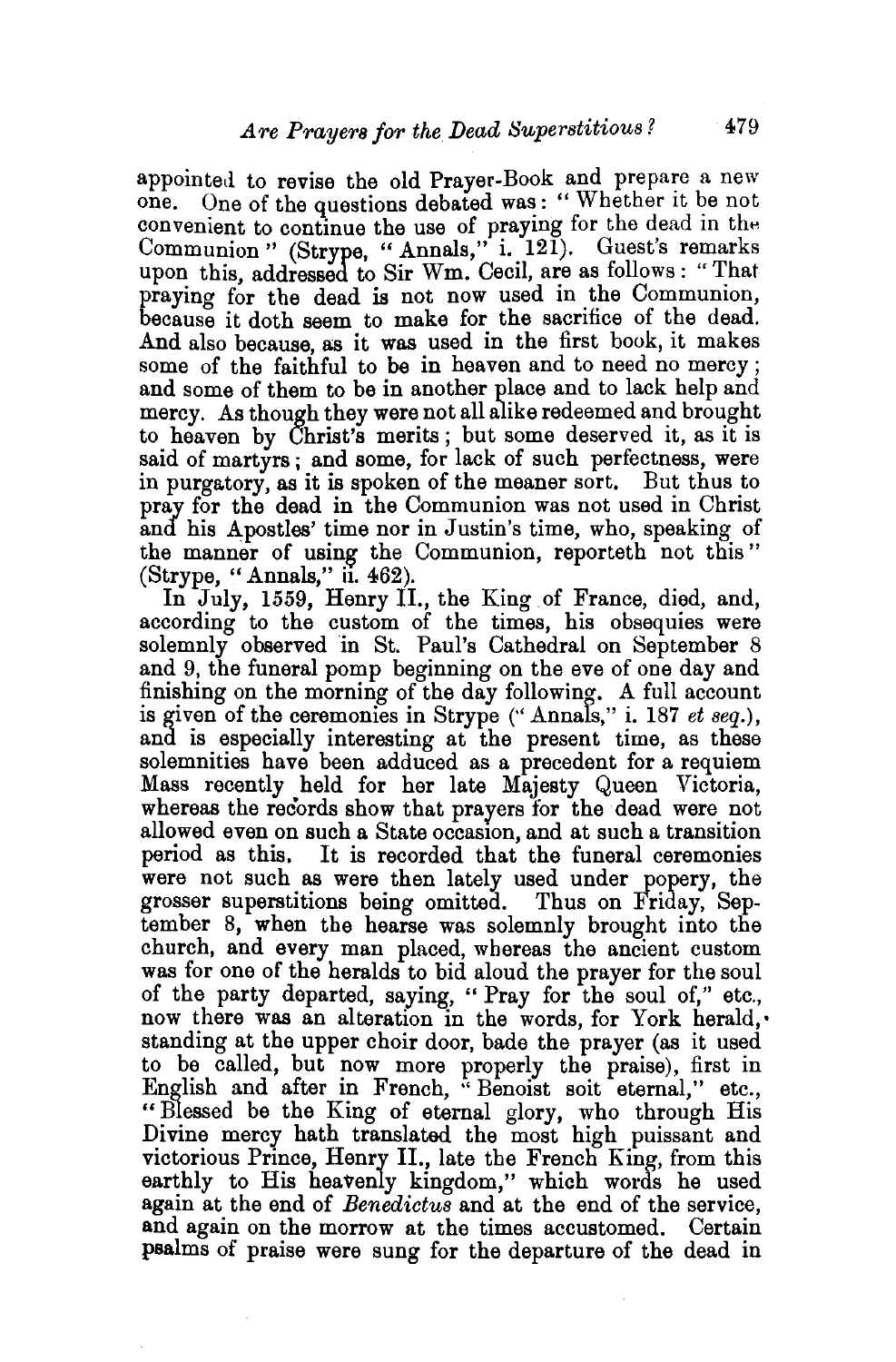the faith of Christ. The Bishop-elect of Hereford (Dr. Scory) preached. His sermon is not extant, but seeing that he preached instead of Dr. Grindal (who was ill), and in the presence of the Archbishop of Canterbury and all the magnates of the realm, it may be assumed that the doctrines enunciated in it were similar to those contained in Bishop Grindal's sermon on the similar occasion of the death of the Emperor Ferdinand in l 564, reference to which will be made later on; but Strype records that Bishop Scory pointed out how the service "was to give praise to God for taking away their brother in the faith of Christ." This account shows the view held at the very beginning of Elizabeth's reign, and that prayers for the dead were eliminated from the memorial service for a Roman Catholic potentate. In this transition period and at a State ceremonial it would not have been surprising if they had been retained for the nonce. But by the year 1564 the question seems to have been placed beyond all doubt. In that year the Emperor Ferdinand died, and a funeral solemnity of a similar character to that already described was held in St. Paul's on October 3. Dr. Grindal, then Bishop of London, preached a long and eloquent sermon on the occasion, wherein he remarked that whatever the religion of the Emperor was, " this solemn action for memorial of him may very well be used notwithstanding," but he said there would no doubt be two contrary judgments as to the same. "The one part will say there is too little done, the other will say there is too much. The first part *(i.e.,* the Papists) will allege that although they cannot but confess the action to be done very honourably and with much magnificency, yet the principal matter of all is wanting (will they  $\text{say}$ ): for here is an honourable memorial of the Emperor Ferdinandus, but here is (say they) no prayer for the soul of Ferdinandus. To those I answer that the Holy Scriptures, the word of God, is the candle and the lantern for our steps. By it we ought to direct our steps if we will please  $God$ ; without it we walk in darkness, and know not whither we go. But first of all in the Scriptures we find no commandment to pray for the souls departed, unless they will cite the place of the Book of Machabees." The learned Bishop then proceeds to state that the Books of Maccabees are not canonical, and that the well.known passage, "It is a holy and a wholesome thought to pray for the dead," "is suspected to have been corrupted of purpose by some addition put to many years after. For most certain it is if prayer for the dead had been so necessary as many nowadays would have it seem, it had not lacked all authority and example of the canonical Scriptures, as it doth." Bishop Grindal then proceeds to deal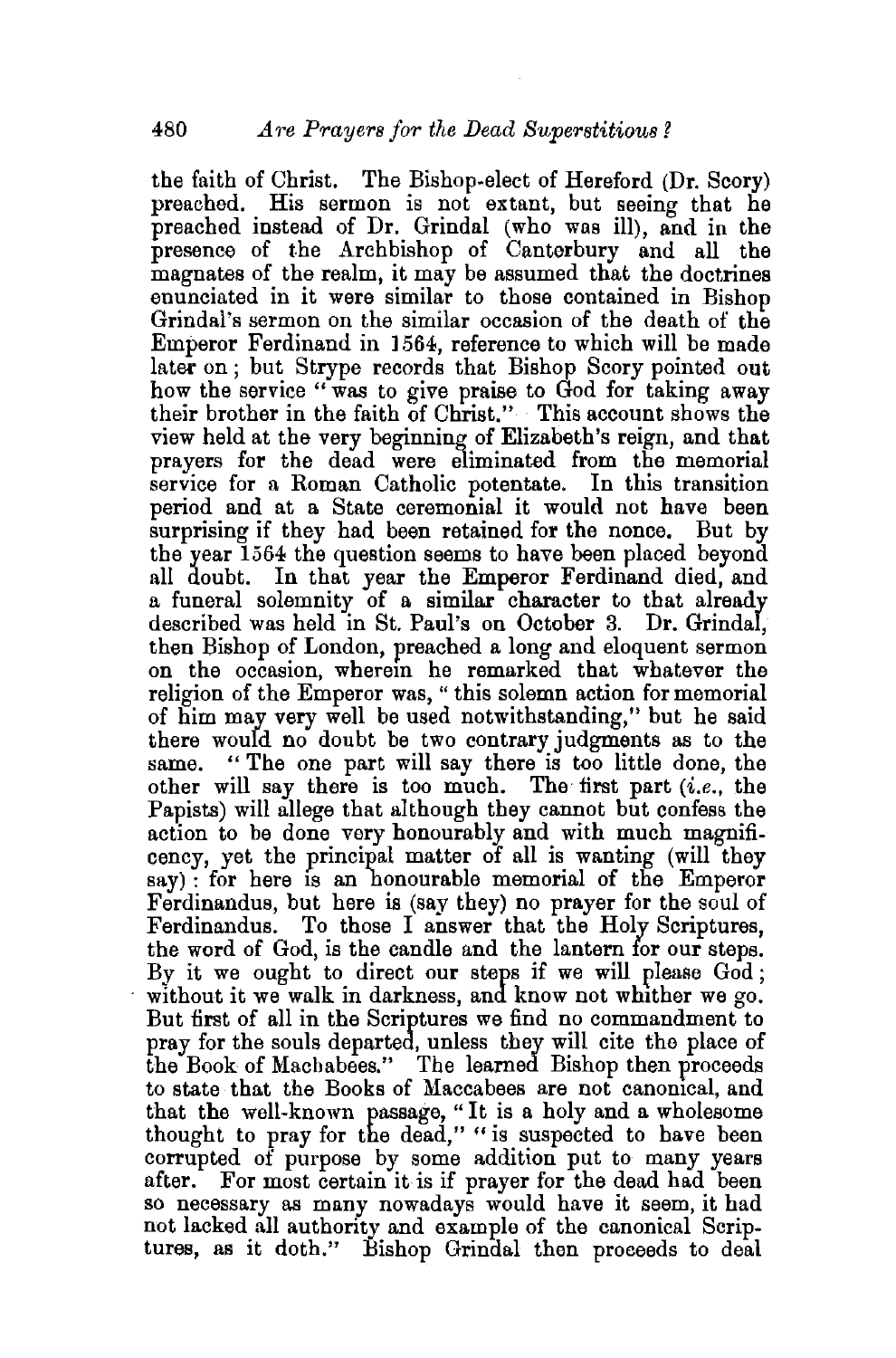with the writings of the Fathers, and says that although in some of them " there is mention of praying for the dead, yet it is in a far other meaning with them than the schoolmen and other of the latter time, being men ignorant in the tongues and other good learnings, have collected and gathered of them. For it is manifest that those holy Fathers meant nothing less than by praying for those that were departed to establish purgatory or third place, without the which neither the Pope himself nor any of his clergy would anything at all contend for praying for the dead. For the terror of purgatory being taken away, their gain would cease, and withal their prayer for the dead, invented for filthy lucre, were at an end. For it is confessed of all men that if there be no third place, prayer for the dead is in vain, for those that be in heaven need it not, those that be in hell cannot be holpen by it, so that it needeth not or booteth not, as the old proverb goeth. If the ancient Fathers, therefore, when they pray for the dead, mean of the dead which are already in heaven, and not elsewhere, then must we need by their prayer understand either thanksgiving, or else take such petitions for the dead (as they be Indeed in some places) for figures of eloquence or exornation of their style and oration rather than necessary grounds of reason of any doctrine" (Archbishop Grindal's ''Remains," pp. 23-25). Dr. Grindal, as Archbishop, first of York and afterwards of Canterbury, issued various injunctions on the subject, of which the following is one: The churchwardens shall see " that no month minds or yearly commemorations of the dead, nor any other superstitious ceremonies, be observed or used which tend either to the maintenance of prayer for the dead or of the Popish purgatory" ("Remains," p. 136).

Such passages from contemporary Bishops, whose duty it was to understand and administer the law, could easily be multiplied, but suffice it to quote the following from Whitgift, the last of the Elizabethan Archbishops. Writing towards the end of the reign of Elizabeth, he says : " I do not think any to be so simple that, hearing the manner and form of burying our dead, can or will imagine that we pray for the dead" ("Works," p. 366). And, again ; " It is a manifest untruth to maintain that we pray for the dead."

This overwhelming body of opinion is in accord with the legal formularies of the Church. Thus the Twenty-second Article of Religion declared the Romish doctrine concerning purgatory to be a fond thing vainly invented and grounded upon no warranty of Scripture, but rather repugnant to the word of God; and the Anglican doctrine is expounded in more detail in the official exposition of Church teaching—the Homilies-in which we are exhorted not to "dream any more

35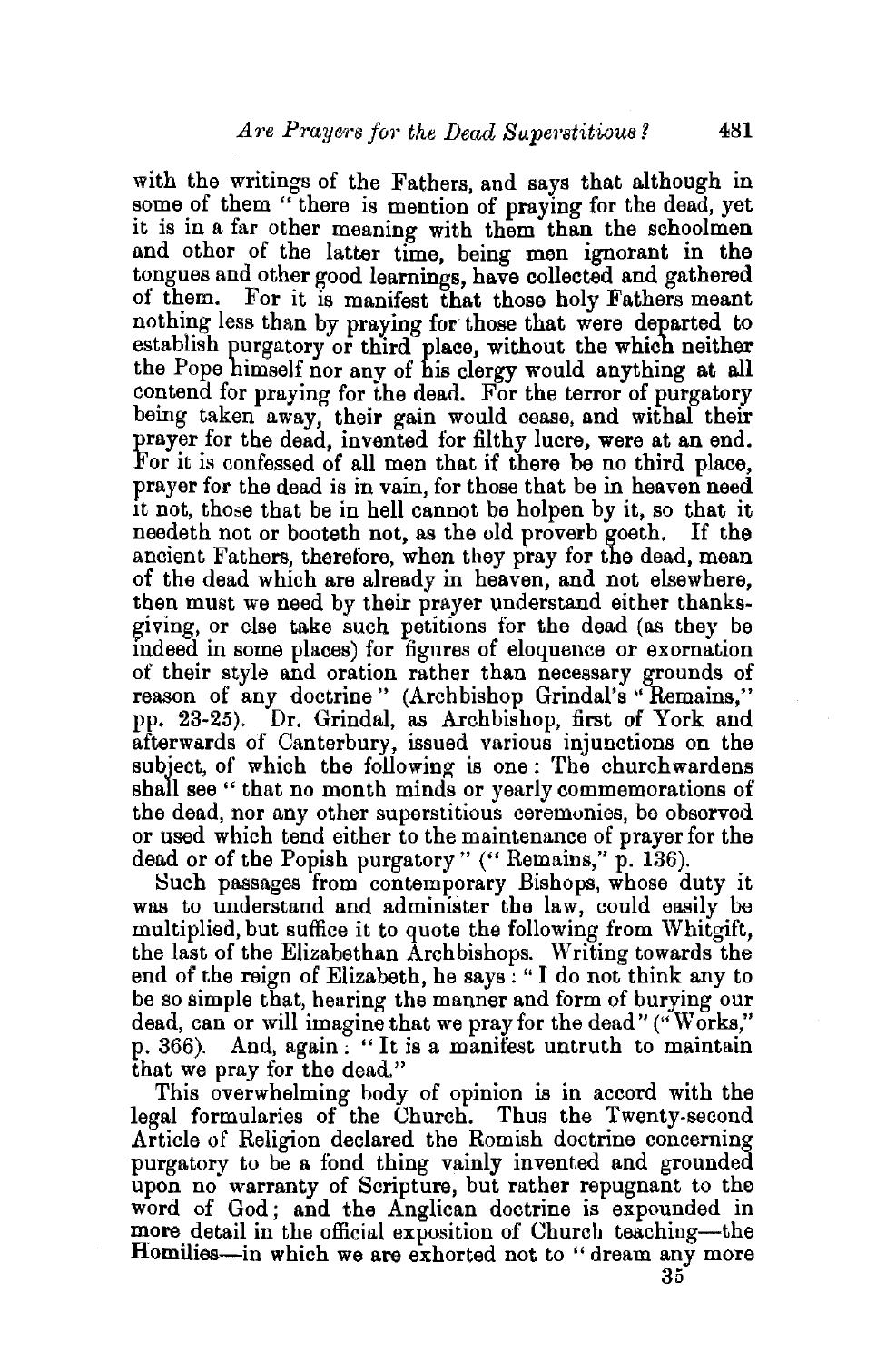that the souls of the dead are anything at all holpen by our prayers, but as the Scripture teaoheth us let us think that the soul of man passing out of the body goeth straightways either to heaven or else to hell whereof the one needeth no prayer and the other is without redemption." "Let us not, therefore, dream either of purgatory or of prayer for the souls of them that be dead."

The courts of law therefrom, from the first Elizabeth down to the present day, have been of opinion that there had been a change of doctrine on this point, and that prayers for the dead bad become illegal, and therefore superstitious at common law, and, further, that they were a "like intent and purpose" under the Act of 1 Edward VI. The attempts, therefore, of under the Act of 1 Edward VI. • extremists-the ultra High Church on the one hand, and the ultra Protestants on the other-to torture out of certain isolated passages of the Prayer-Book a recognition of prayers for the dead have failed. They are sufficiently answered by the attitude taken up by the legal and ecclesiastical authorities during the reign of Ehzabetb, and at no subsequent revision of the Prayer-Book has any alteration been made. Indeed, the insertion of prayers for the dead was actually proposed in 1662, considered, and finally rejected.

But although *public* prayer for the departed is clearly illegal, it bas been argued that such prayers in *private.* (if unconnected with the Romisb doctrine of purgatory), though discouraged by the Church, are not actually forbidden, and are, therefore, not illegal. This view has the high and are, therefore, not illegal. authority of a former Dean of Arches, the late Sir Herbert Jenner-Fust, who gave a decision to this effect in the case of Breeks *v.* Woolfrey. His decision has great weight, for be himself (as the writer was informed by his son, the late Bishop Jenner) held personally a strong belief that prayers for the dead are useless and improper. The case in question was one in which a Roman Catholic widow erected a tombstone in a Church of England churchyard to her deceased husband, and placed on the stone an inscription containing the words, " Pray for the soul of  $\frac{1}{\sqrt{2}}$  and the well-known text from the Apocrypha (already referred to): " It is a holy and a wholesome thought to pray for the dead." The judge declined to order the inscription to be removed, on the ground that there was nothing to show that the prayers were invited for a soul in purgatory, and that prayers for souls not in purgatory were not illegal in the Church of England, though discouraged by it. The following extract will show his method of dealing with the question: "Praying for the dead is a practice of much earlier date than the introduction of the doctrine of purgatory. The prayers by primitive Christians for the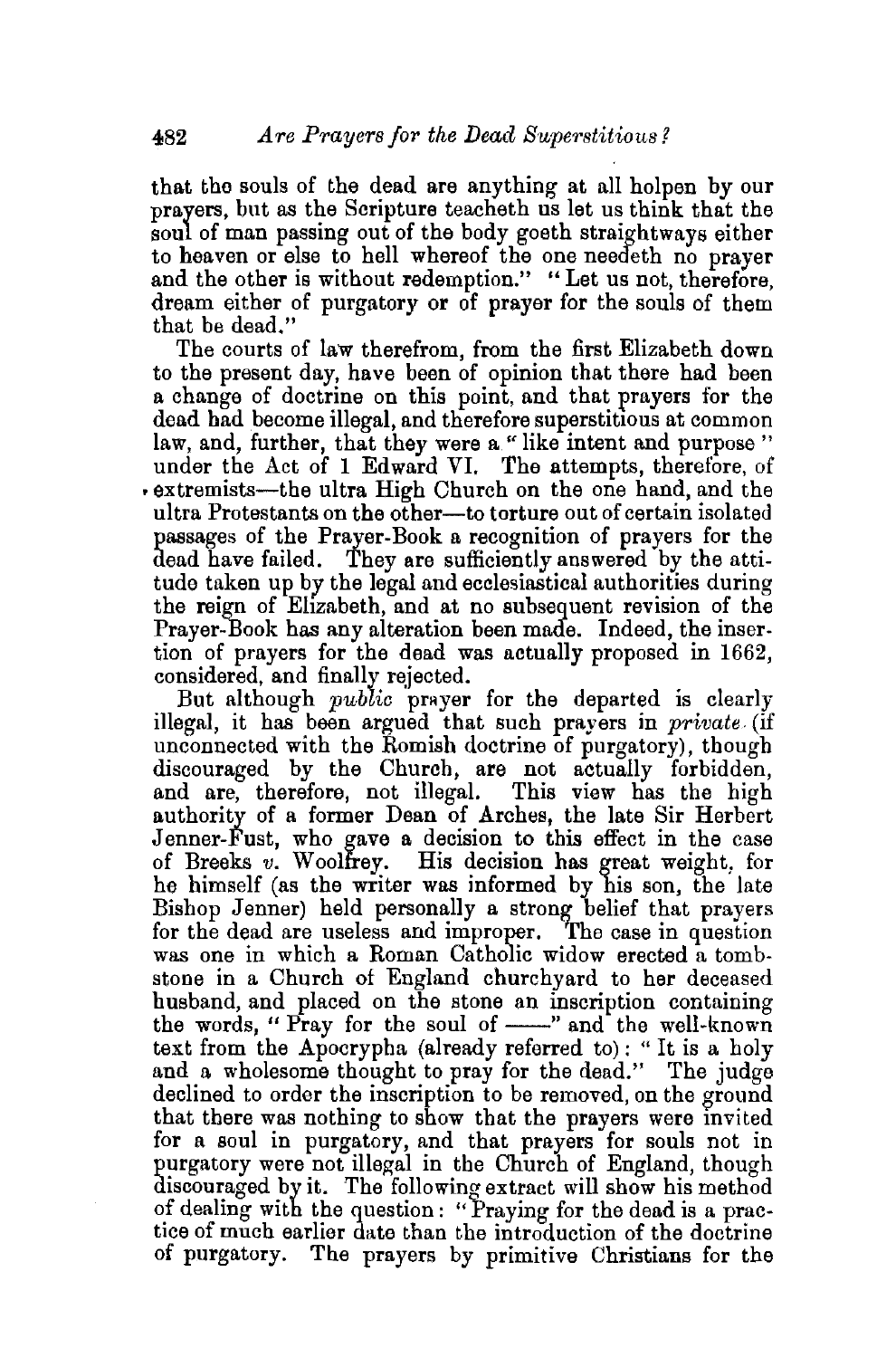souls of the departed were offered with a different intention from those who profess the Roman religion. The object of such prayers with the latter was to relieve the souls of the departed from the pains of purgatory. That of the former was that the souls might have rest and quiet in the interval between death and the resurrection, and that at the Last Day they might receive the perfect consummation of bliss; but certainly such prayers had no reference to a state of suffering in which the souls were supposed to be during the intermediate time." This judgment, therefore, contradicts the Reformers. This judgment, therefore, contradicts the Reformers, who (as we have seen) said that prayer for the dead among the early Christians meant praise for the dead. It also draws a very subtle distinction between degrees of pain. It imagines that in the interval between death and the resurrection the souls of the faithful departed may be in what the learned Collier calls "a state of imperfect bliss  $"-i.e.,$  in a state of comparative unhappiness or distress-a state, at any rate, in which prayers. may improve their condition; but that if the souls are believed to be in a state of actual suffering, then the prayers become unlawful. Surely, the greater the supposed distress the greater the need (assuming them to be of any use at all) of our prayers. And in any case the distinction between a " third place" in which the soul of the departed lacks "rest and quiet," and a "third place" in which it "suffers," is subtle in the extreme. A vague belief in purgatory of some sort is inseparable from the practice of praying for the dead. It will be noticed that Sir Herbert Jenner-Fust, in order to make way for the new doctrine, deposes the definite teaching of the Church (in its Homily) and also that of the Reformation divines, but it must be remembered that his decision affects private prayers only, and does not in any way sanction public prayers for the dead, or interpret any of the public prayers as being prayers for the dead; and he also states that the Church of England discourages such prayers. But if the learned Dean's judgment were good law we should expect to have found in all cases, since the Reformation, of gifts for prayers for souls au inquiry directed by the judge whether the prayers intended were merely private prayers not involving the doctrine of purgatory, in which case the gift should have been held to be not superstitious. But I find no trace of this point ever being raised until after the decision of Breeks *v*. Woolfrey in 1838, when the following argument was addressed to the court without effect : "Prayers for the souls of the dead are not even contrary to the doctrine of the Church of England (Breeks *v*. Woolfrey); how, then, can a gift for such prayers be an illegal use?"

It seems clear, therefore, that this distinction, though well- $35-2$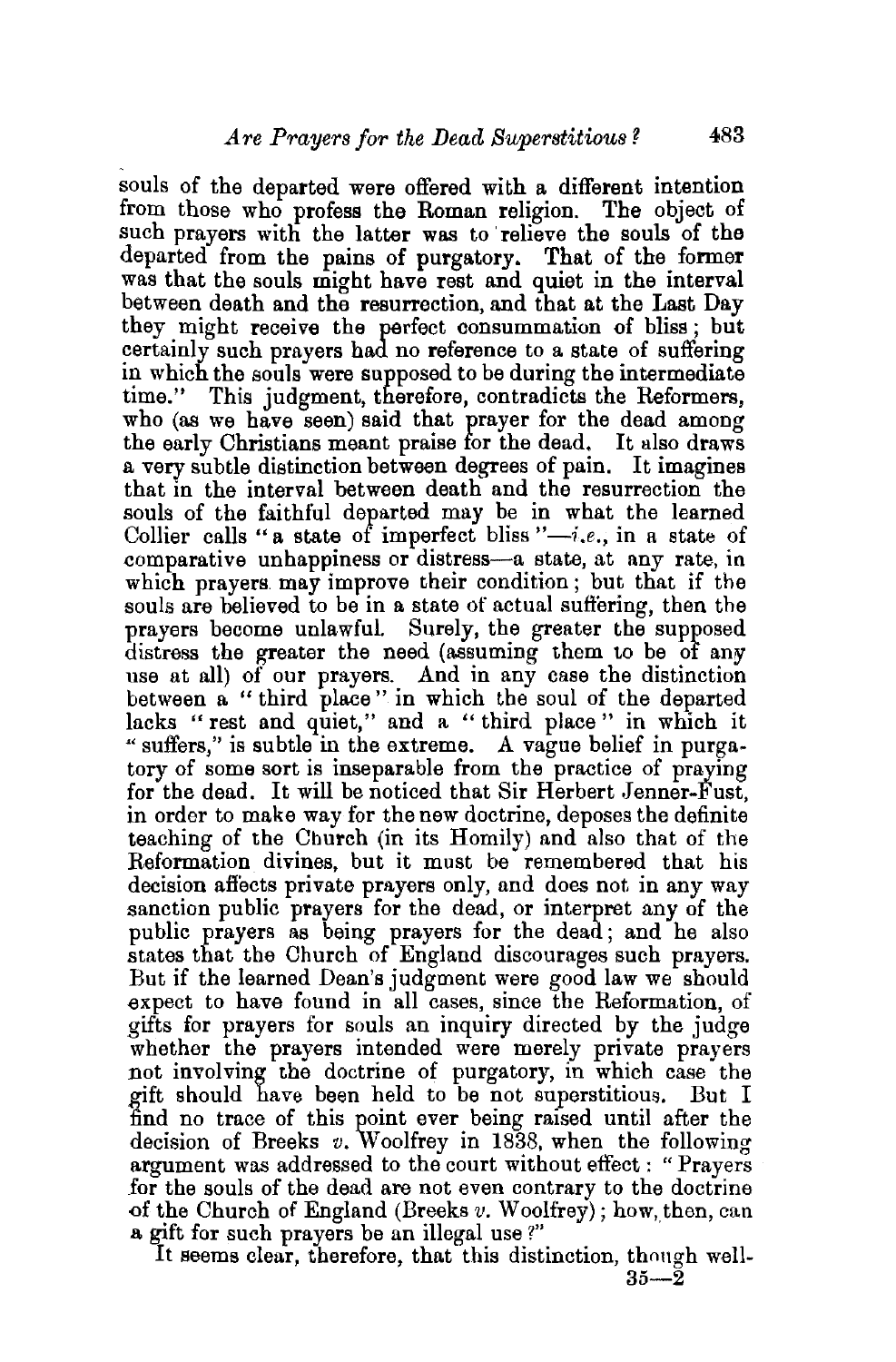known to, and acted upon by, High Churchmen of post-Elizabethan days, was unknown to the law of Church and State up to the date of this judgment of Breeks *v.* W oolfrey.

The question as to what is the Anglican doctrine lies at the root of the whole matter, and explains another argument which is not without its weight. In the earlier sets of Articles framed when the Reformation doctrines were in a transition state, "prayers for the dead " *eo nomine* were expressly condemned. The words were subsequently struck out, and do not appear in the Twenty-second of the Thirty-nine Articles. This has been regarded by some as an indication that the Church had changed its mind in the interval, and finally, in 1571, decided to allow prayers for the dead. But that it was not so is shown by the fact that about that time the Homilies were set forth by authority, and expressly stated the doctrine of the Church to be that there was no intermediate state in which the souls of the dead could be in any way aided by prayer. The Romish doctrine at the same date was that there is a purgatory (the nature and position of which it leaves undefined), and that the suffrages of the faithful, and especially the Mass, are helpful to the souls therein. The Romish Church itself does not allow prayers for souls in heaven or hell. They only pray for souls in purgatory-i.e., according to the catechism now in use among Roman Catholics in England, " a place where souls suffer for a time after death on account of their sins." That there was a *fourth* place $i.e.,$  a place which is neither heaven, hell, nor purgatory—does not seem to have entered the heads of our Reformers, nor of any of the sixteenth-century controversialists, nor of the judges of our courts of law. Thus, the Homily says there are *only two* places after this life-heaven and hell-and asks, after quoting Scripture, Where is, then. the third place which they call purgatory? or where shall our prayers help and profit the dead ? It seems clear, therefore, that when the Reformers condemned the '' Romish doctrine concerning purgatory," in Article XXII., they considered they had condemned the practice of praying for the dead in any shape or form.

There is another law case which bears upon this questionviz., the "Essays and Reviews" decision of the Privy Council. The doctrine of the Church of England being supposed to be that after death "there is no place for repentance nor yet for satisfaction," exception was taken to an essay in which the following passage occurs: " We must rather entertain a hope thac there shall be found after the great adjudication receptacles suitable for those who shall be infants, not as to years of terrestrial life, but as to spiritual development-nurseries, as it were, where the stunted may become strong and the per